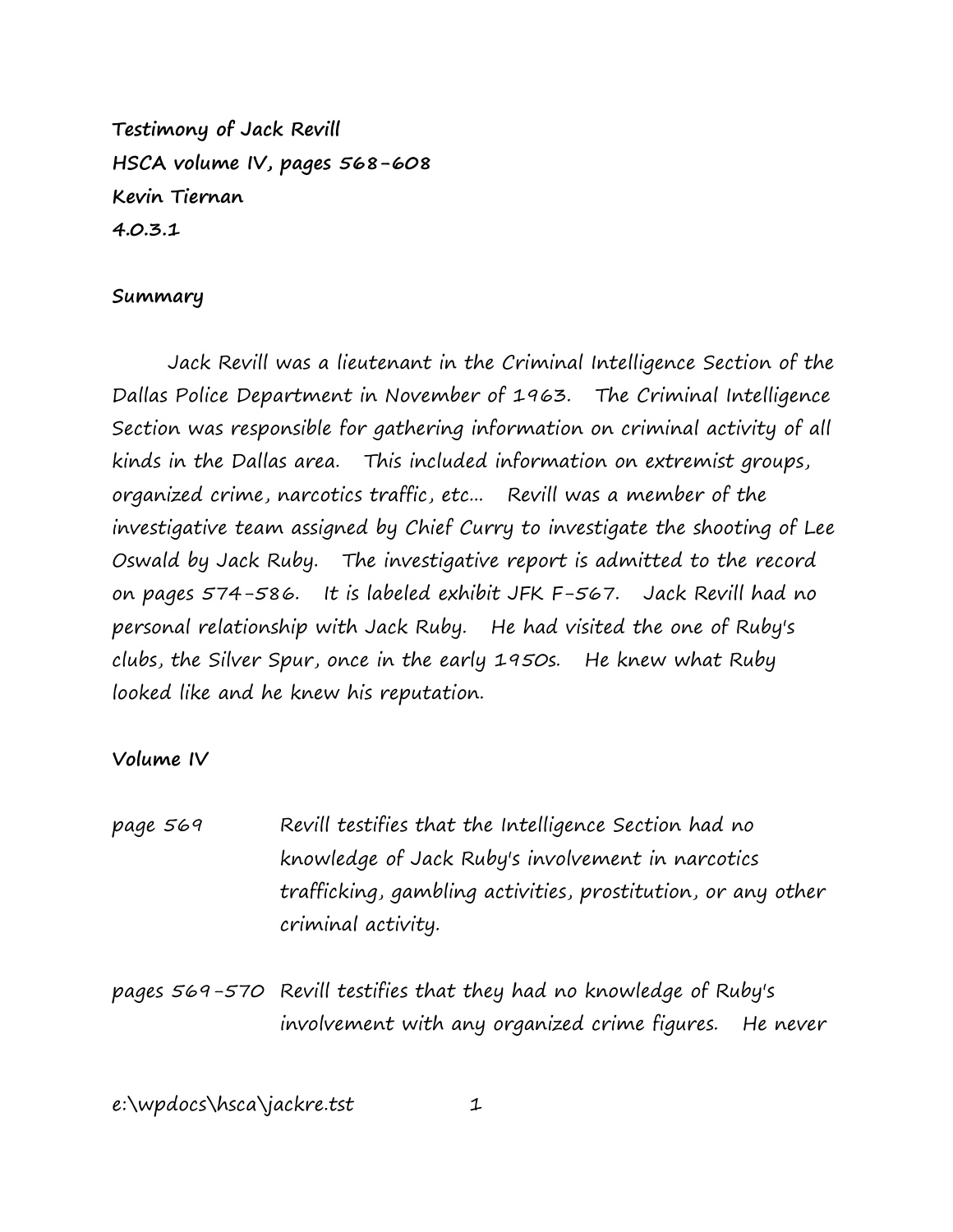knew of Jack Ruby's relationship with Lewis McWillie until the HSCA's investigation.

page 570 Revill says his relationship with Jack Ruby was nothing more than a relationship "between a police officer and someone like Jack Ruby." He describes Ruby as a buffoon, and a loud mouth. Revill says, "If Jack Ruby was a member of organized crime then the personnel director of organized crime should be replaced."

- page 571 Revill denies that Jack Ruby had a particularly special relationship with the Dallas Police Department. He says that Ruby would have to come into the Special Services Division offices periodically for permits and licenses for his club, but that was the extent of it.
- page 571 Revill testifies that there was no official relationship between the FBI and the Dallas Police Department. Any contact or exchange of information was based on a personal relationship between an agent and an officer. The FBI did not reveal the names of its informants to the DPD, and Revill did not know that the FBI contacted Jack Ruby as a potential informant in 1959.
- pages 572-573 Revill testifies that Ruby's presence in the Dallas Police Station was never challenged. To Revill's knowledge, no one was punished for the lack of security in the Dallas Police Station over the weekend of November 22-24,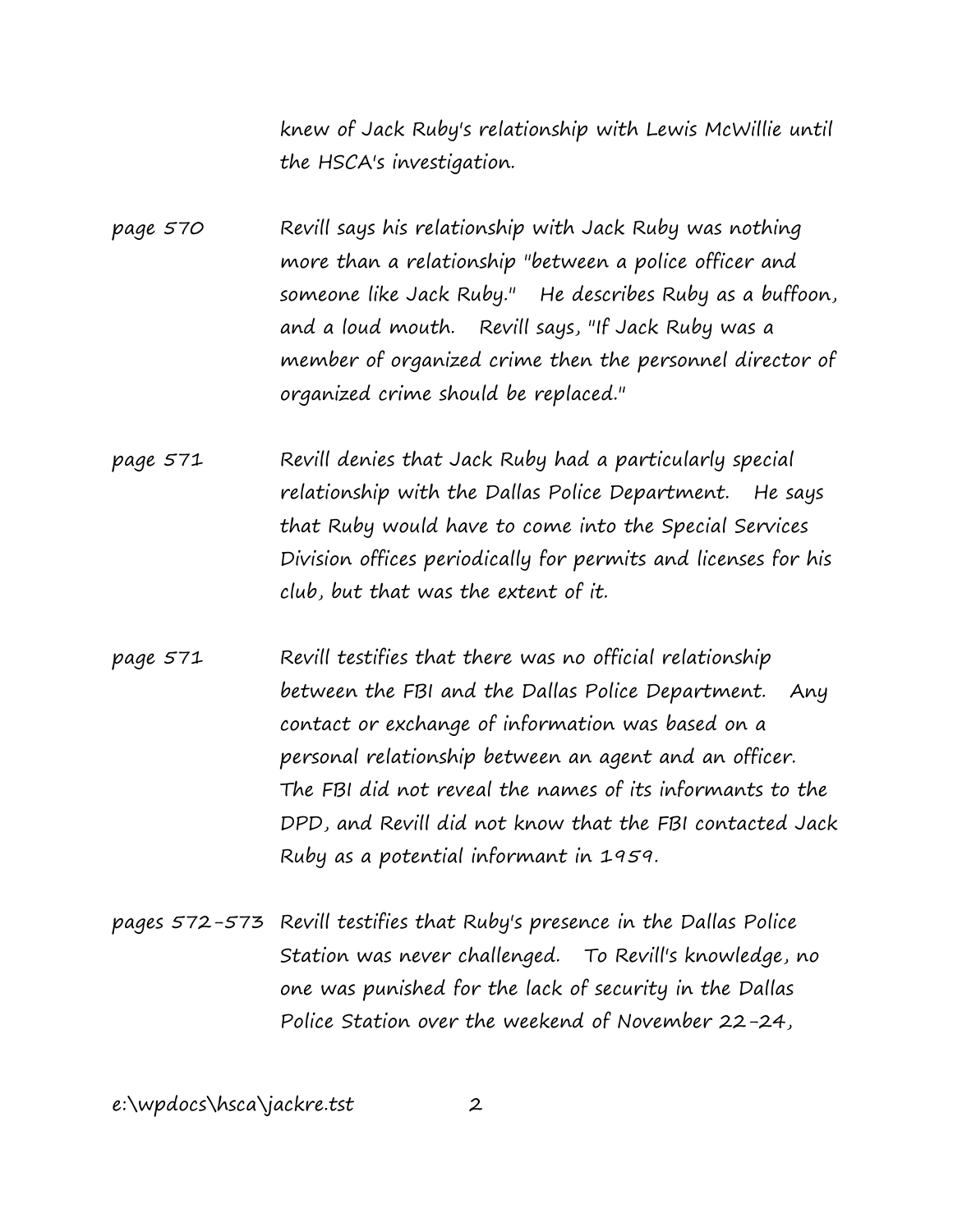1963.

pages 574-586 The report of the internal investigation states that Jack Ruby slipped into the Police Station basement down the Main Street ramp without being noticed. There was only a four minute time span between the Western Union cashier stamping his telegram to Karen Carlin, and the shooting of Oswald. The Dallas Police investigators believed that Ruby acted alone in shooting Oswald and that it was a spontaneous act. They determined that no Dallas Police officer was knowingly involved in the shooting.

pages 588-598 Revill discusses a Dallas Police officer named Don Flusche. Flusche was standing on Main Street at the top of the ramp, monitoring his radio when Jack Ruby allegedly walked down the Main Street ramp. Following the shooting, he reported to his superior that Jack Ruby had definitely not gone down the Main Street ramp in the minutes before the shooting. Flusche knew Jack Ruby personally. For some reason Revill and the team of investigators never heard Flusche's story in the course of their inquiry. Revill is not so sure of their findings after hearing Flusche's story. The HSCA interview report on Flusche is included as exhibit JFK F-569.

pages 599-601 The team of investigators did not criticize Chief Curry for making a poor decision in notifying the press as to when